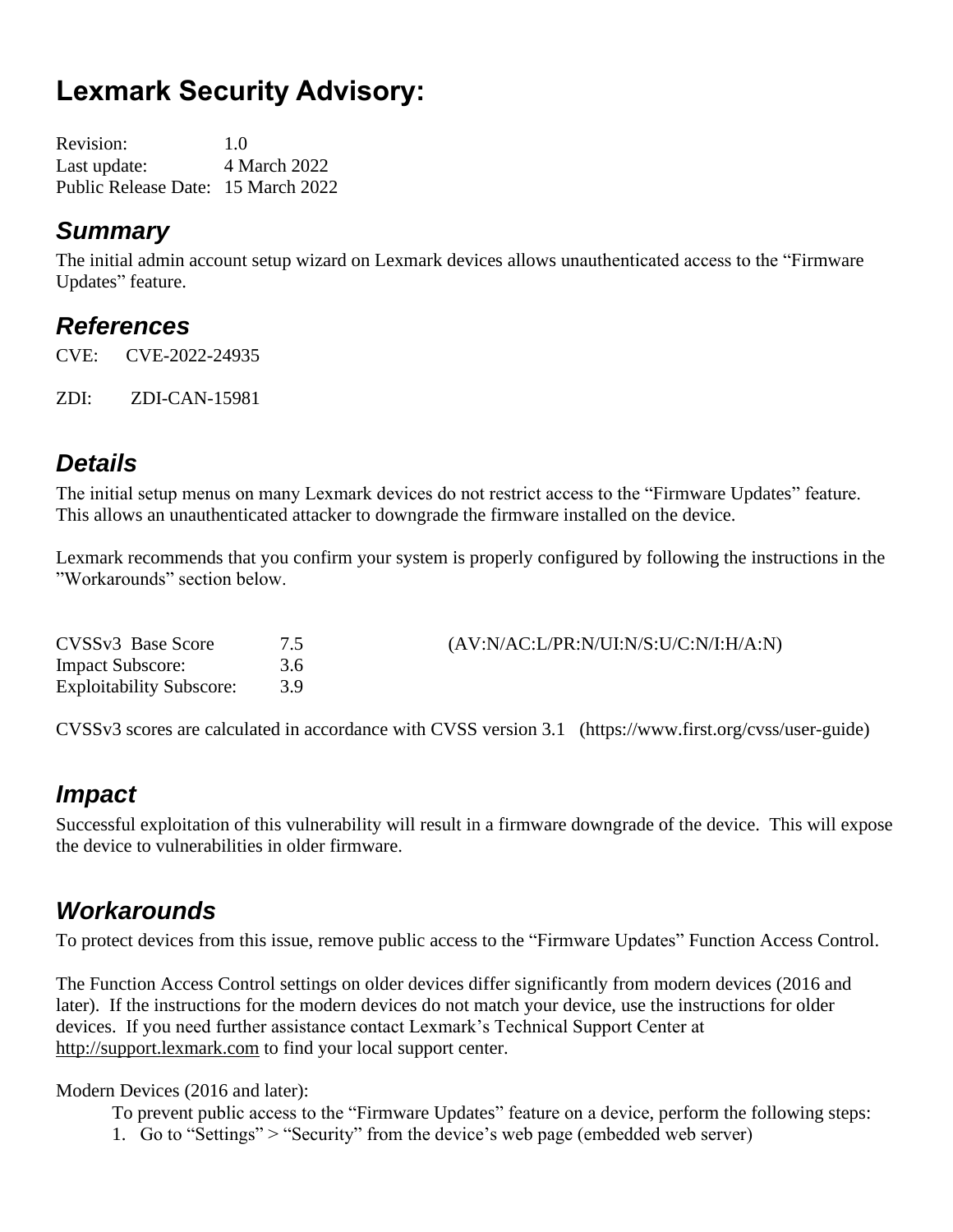- 2. Under the "Public" Login Method, select the "Manage Permissions" link (after doing this, the web page will refresh and display Access Controls)
- 3. Expand the "Device Management" list
	- Uncheck "Firmware Updates"
- 4. Click the "Save" button

To fully protect unauthenticated access to the "Firmware Updates" feature on a device, perform the following:

- 1. Go to "Settings" > "Security" from the device's web page (embedded web server)
- 2. Under the "Local Accounts" and/or "Network Accounts" Login Method, select the "Manage Groups/Permissions" link (after doing this, the web page will refresh and display a list of Group names)
- 3. Click the name of a non-administrator group (users who should not have access to the "Firmware Updates" function)
- 4. Expand the "Device Management" list
	- Uncheck "Firmware Updates"
- 5. Click the "Save" button
- 6. Repeat steps 2 thru 6 for each non-administrator group.

#### Older Devices

To fully protect unauthenticated access to the "Firmware Updates" feature on a device, perform the following steps:

- 1. Go to "Settings"->"Security"->"Security Setup"
- 2. Select either to apply a "Basic Security Setup" or follow the steps under "Advanced Security Setup" to create a security account/template (NOTE: additional info on security setup can be found in the Embedded Web Server Administrator's Guide on http://support.lexmark.com. If security accounts already exist on the device, skip this step.)
- 3. Under the "Advanced Security Setup" section, click "Access Controls"
- 4. Under the "Edit Access Controls" menu, expand the "Management" submenu, protect the "Firmware Updates" function access control with an administrative account template
- 5. Click the "Submit" button